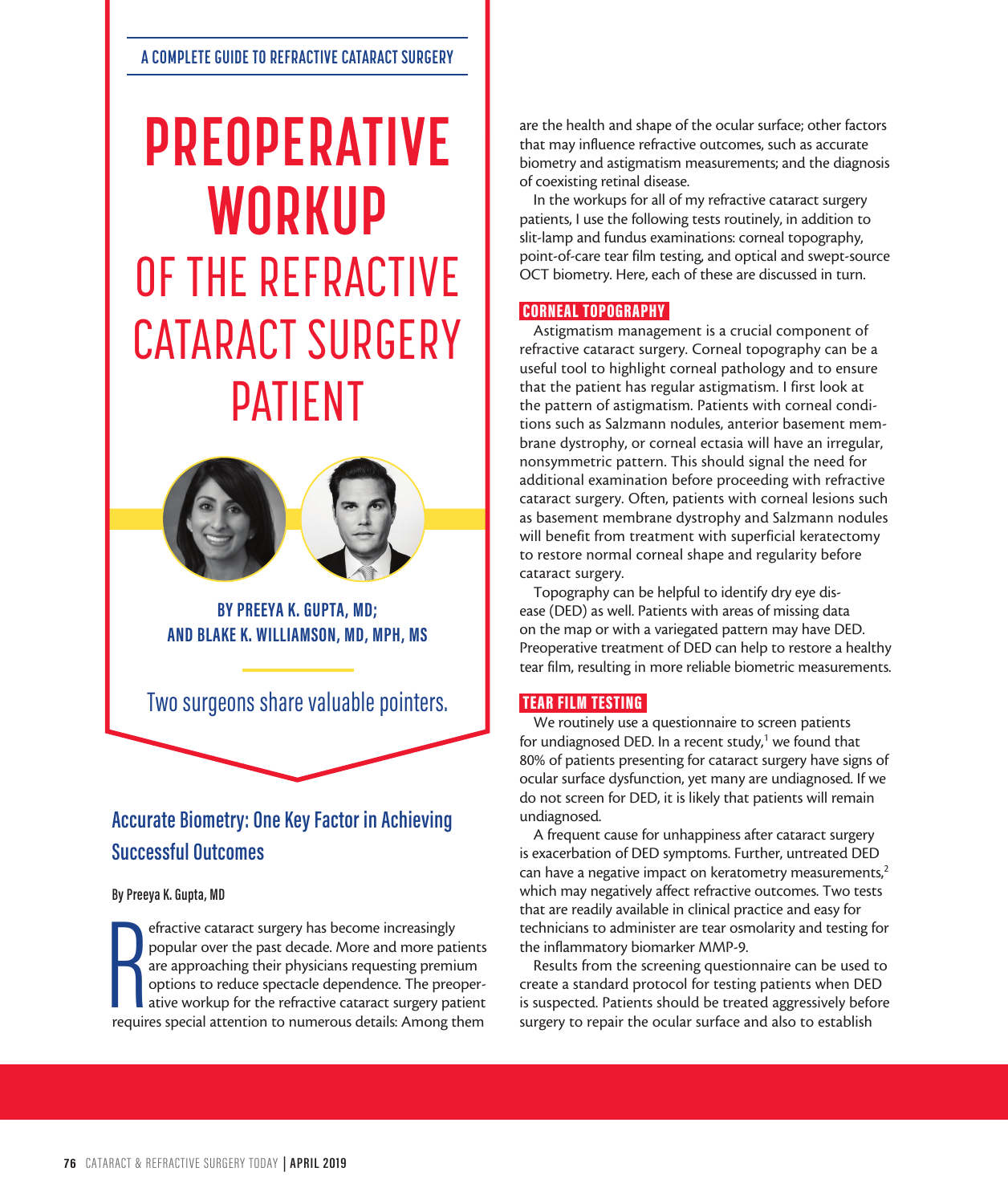# **KEY COMPONENTS OF THE PREOPERATIVE WORKUP FOR REFRACTIVE CATARACT SURGERY**

- $\triangleright$  Assessing the health and shape of the ocular surface
- $\blacktriangleright$  Accurate biometry and astigmatism measurements
- $\blacktriangleright$  Diagnosis of coexisting retinal disease

for the patient that he or she has two concomitant disease processes: cataract and DED.

#### BIOMETRY AND OCT

I prefer to use two devices to obtain biometric measures: optical

biometry and sweptsource OCT biometry. The latest generation of biometric devices, which use swept-source OCT, such as the IOLMaster 700 (Carl Zeiss Meditec), achieve better penetration into dense cataracts, and they can perform foveal OCT and total corneal astigmatism measurement. I look for

consistency between these devices, with any inconsistencies preempting further investigation to make sure there are no factors causing fluctuation in measurement, such as DED or corneal irregularity. Total keratometry measurement is a recent addition

on the IOLMaster 700. This feature allows more precise correction of astigmatism because it includes measurement of both anterior and posterior corneal astigmatism.

The foveal OCT is also helpful to screen for macular pathology such as epiretinal membrane, macular edema, and age-related macular degeneration, among other posterior segment issues. If something abnormal is identified, our technicians proceed with a full OCT. It is vital to rule out retinal pathology when we offer refractive cataract surgery, as its presence may limit BCVA outcomes.

*J Cataract Refract Surg*. 2015;41:1672-1677.

### **Achieving 20/happy: My Favorite Preoperative Diagnostics for Refractive Cataract Surgery**

#### **By Blake K. Williamson, MD, MPH, MS**

The preoperative workup is<br>
crucial for success in modern<br>
cataract surgery. Today, I don't<br>
think surgeons can feel com-<br>
pletely confident that they are<br>
offering the best for their patients if he preoperative workup is crucial for success in modern cataract surgery. Today, I don't think surgeons can feel completely confident that they are they are performing only a slit-lamp examination and biometry in their workup routine.

On the other hand, I don't think it's necessary to go overboard and purchase three different topographers just so that you can plan a toric IOL implantation. So how does one decide which diagnostics to purchase (while still staying solvent) in today's arms race of ophthalmology technology?

Different surgeons use different tools, and there is no one formula for success. You need to do what works best for you and your patients. That said, there are some machines that have become gold standards as parts of the preoperative workup, and there are other diagnostic adjuncts that I have found useful for decision-making. This article examines the utility of both kinds of technologies.

#### **ESSENTIALS**

There is no replacing a careful history, slit-lamp examination with corneal staining, and accurate biometry. These should be considered the bare minimum for a cataract workup. In many practices, the patient's history is taken by a scribe or technician, and a practitioner might skip over this and go straight to the eye vitals. This is a mistake, in my opinion. I tend

## **OCT** vs Clinical exam (retina specialists)





**Figure. In one recent study, OCT was able to identify retinal issues more often than trained clinicians. Abbreviation: ERM, epiretinal membrane; VMT, vitreomacular traction; ME, macular edema.** 

<sup>1.</sup> Gupta PK, Drinkwater OJ, VanDusen KW, Brissette AR, Starr CE. Prevalence of ocular surface dysfunction in patients presenting for cataract surgery evaluation. *J Cataract Refract Surg*. 2018;44:1090-1096. 2. Epitropoulos AT, Matossian C, Berdy GJ, Malhotra RP, Ptovin R. Effect of tear osmolarity on repeatability of keratometry for cataract surgery planning.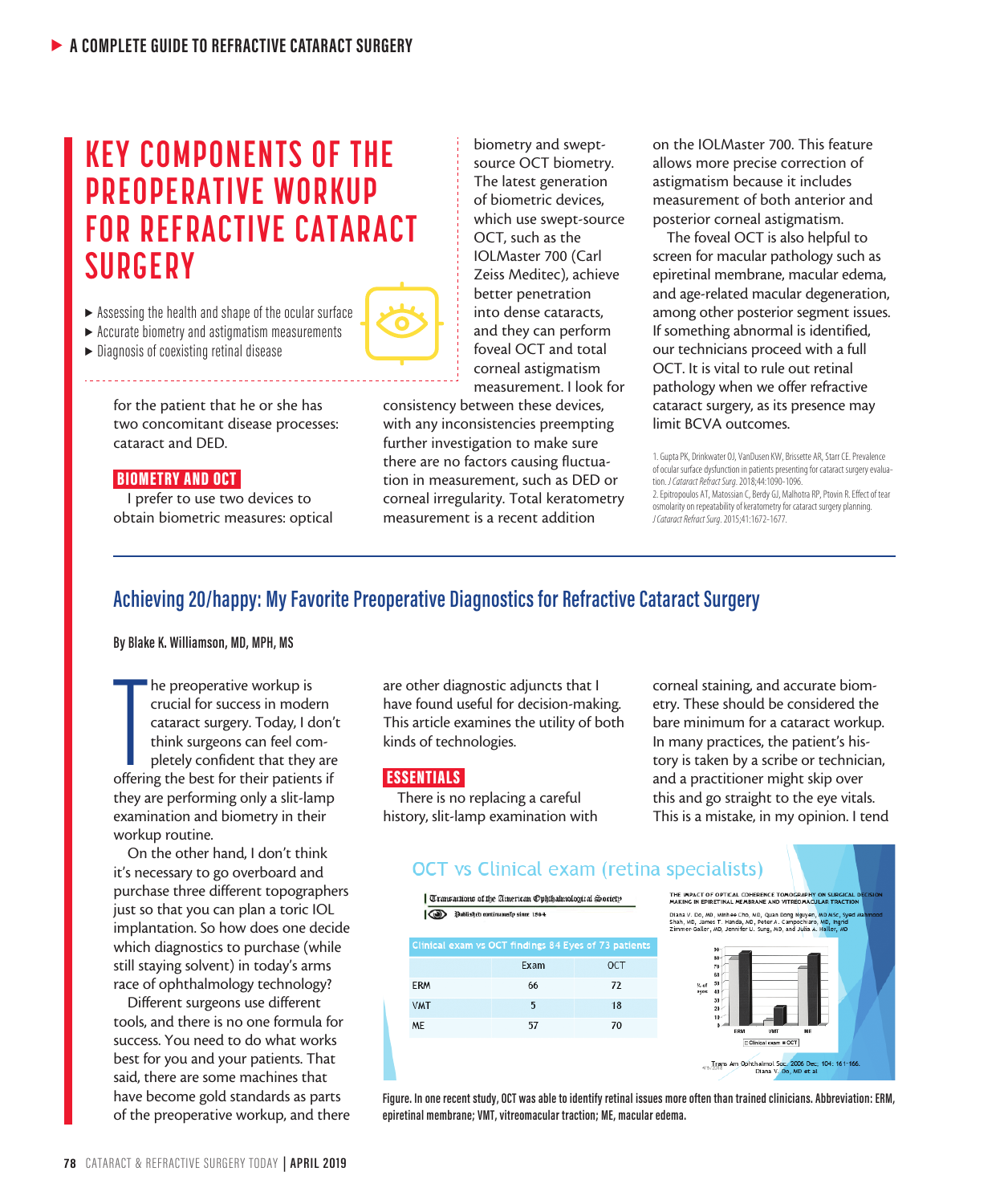to take the history myself for many cataract workups.

Remember that how you ask certain questions will often change your patient's answers. If you say: "Have you had eye trauma?" the patient might say no. But ask: "Have you ever hit your head or been in a car wreck?" and maybe the answer changes. And maybe now you'll look a little more closely for subtle phacodonesis that might have been skipped over previously. And maybe you decide to have a capsular tension ring in the OR for this patient's surgery. History matters.

**"REMEMBER THAT HOW YOU ASK CERTAIN QUESTIONS WILL OFTEN CHANGE YOUR PATIENT'S ANSWERS."**

The person doing your A-scan biometry also matters. We have the same person in our practice perform all A-scans. She does more than 4,000 per year, and she is fantastic. Designating one person for this task is helpful to ensure the accuracy and reproducibility of your measurements. After all, IOL choice is decided mostly based on axial length and keratometry (K) measurements, so you want these to be as accurate as possible.

#### GOING TO THE NEXT LEVEL

I believe corneal topography is a crucial part of the modern cataract workup for many reasons. Primarily, it provides a high-definition map of the anterior curvature. But it also can detect comorbidities that may rule in or out certain IOL technologies. For example, I wouldn't want to place a multifocal IOL in a patient with irregular astigmatism or pellucid marginal degeneration, and it is hard to see those conditions without topography.

Topography is also useful to identify DED, anterior basement membrane dystrophy, and other corneal issues. Finally, it is a helpful second source of K measurements. You want to be sure that the results of topography

> and biometry match with regard to magnitude and meridian of cylinder; if they don't, you need to find out why.

Another technology I use in addition to topography is wavefront aberrometry with the OPD-Scan III (Nidek). The device provides wavefront autorefraction and wavefront analysis of the eye's optical system, including root-mean-square higher-order aberrations and corneal coma, which can assist in IOL selection.

I also think an OCT of the macula is crucial for all cataract workups—even

though we still can't bill for it. No human being can see subtle macular pathology as well as an OCT can. A recent study by surgeons on the retina service at Johns Hopkins University found that OCT was able to identify 10% more epiretinal membranes and 25% more macular edema, and it was 200% more likely to identify vitreomacular traction compared with the authors' own dilated examinations (Figure).1

I routinely see subtle parafoveal cysts on OCT that I would not have seen otherwise. This is important because it can affect what IOL I believe the patient is best suited for. OCT allows me to identify patients in need of a

retina consultation so that they can be treated and have their eyes prepared for eventual cataract surgery.

If I see patients with good visual potential but subtle epiretinal membranes or vitreomacular adhesions, I may not send them for a retina consult, but I do show them the defect on OCT so that they know they have a preexisting issue that I won't be correcting and that it will likely prevent them from achieving perfect vision. I routinely use an imperfect macular OCT to dramatically undersell a patient's potential visual outcome when I know that patient still has good visual potential. That way, I'll likely over-deliver on expectations.

#### LAGNIAPPE

In Louisiana, we often use the word *lagniappe*, which means "a little something extra." For the purposes of this article, a lagniappe technology is something that might not be as mission-critical to ensure good outcomes as those we have already discussed. But these are technologies I use routinely and would not want to be without.

For example, I like knowing the status of the patient's tear film, so I find that point-of-care testing for osmolarity and the inflammatory biomarker MMP-9 is helpful in identifying DED patients I may have missed otherwise. These tests sometimes prompt me to start immunomodulatory therapy and postpone surgery until the refractive situation is stable.

I also find the HD Analyzer (Visometrics) to be extremely helpful for evaluating tear breakup time and imaging of the meibomian glands. Poor meibomian gland health may rule out certain IOL technologies or prompt me to initiate our lid physical therapy protocol. This regimen includes thermal pulsation therapy and microblepharoexfoliation, with topography and biometry repeated after 1 month. Many times I've seen patients I thought would be toric IOL candidates before this treatment,